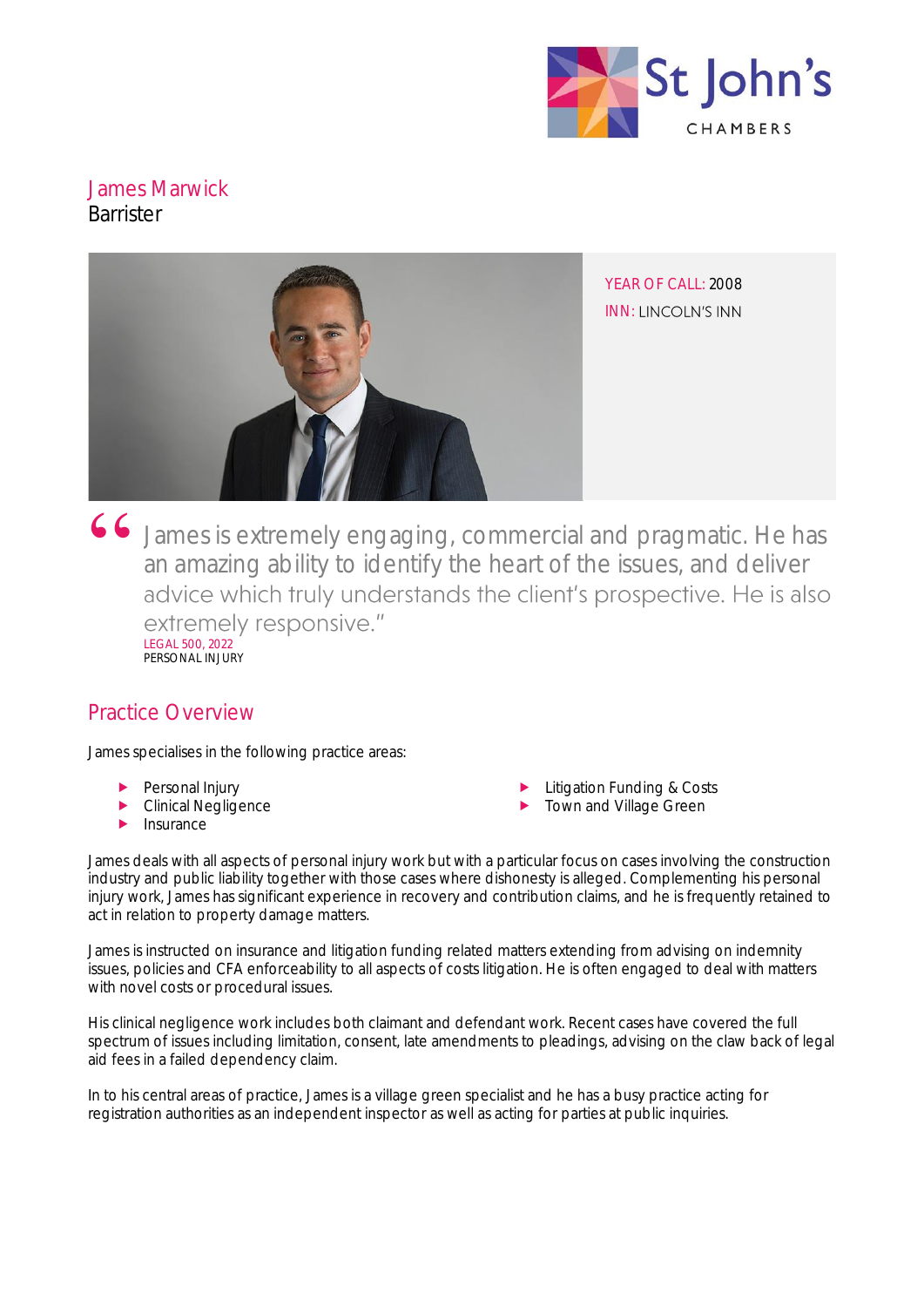

# Areas of Expertise

## Clinical Negligence

James has a burgeoning clinical negligence practice acting for both claimants and defendants, which overlaps with medical inquest and court of protection work. He is frequently instructed to deal with cases with procedural or costs issues together with the drafting of all pleadings. He regularly deals with CCMCs in both the County Court and High Court.

Recent cases have covered the full spectrum of issues including limitation, consent, late amendments to pleadings, advising on the claw back of legal aid fees in a failed dependency claim and a successful application as sole junior for settlement of a multi-million pound compensation award into a personal injury trust for a catastrophically injured claimant.

#### Clinical Negligence Costs

James has a particular specialism in clinical negligence litigation funding and costs. He regularly lectures and provides training on common issues in such claims. He undertakes the full range of costs work including detailed assessments, costs and case management hearings and wider advisory work in relation to retainers and funding.

Recent work has included both pre- and post-laspo assessments, an audit of a major regional firm's CFA arrangements and discrete issues which may arise in relation to QOCS.

### Personal Injury

James accepts instructions in all areas of personal injury work acting for both claimants and defendants. He is presently conducted as sole counsel in a number of cases worth up to £1 million and in others where there are complex liability and quantum issues.

Particular specialisms include construction industry, road traffic accidents, fraud and public liability. James is regularly instructed to act where there are allegations of fraud or fundamental dishonesty and he is an experienced trial advocate particularly where there are causation concerns. He is a specialist in all procedural matters and has recently acted in several cases concerning, inter alia, the deployment of surveillance evidence, stand-alone fundamental dishonesty hearings and the disapplication of QOCS.

This work complements instructions in the full range of road traffic accidents, public liability and employer's liability (including industrial disease) matters together with recovery contribution claims. James has a significant advisory and drafting practice dealing with all aspects of liability, quantum and procedure.

James is instructed in the full range of workplace claims including claims involving work-related stress and occupational stress as well as classic six pack claims. He is frequently instructed on behalf of local authorities and other public bodies including highways claims, actions against the police, and assault cases.

James has a strong focus on disease work and is regularly instructed in NIHL and asbestosis cases particularly where there are limitation or other procedural concerns.

James undertakes all aspects of inter-parties costs work, whether arising in a personal injury context or otherwise. This includes costs management, detailed assessments and dealing with technical issues such as the validity of retainers. He is also regularly instructed with costs issues in general litigation, particularly arising out of the portal or fixed recoverable costs regime. James conducts regular seminars dealing with costs updates, such as the budgeting regime and subsequent changes, and fixed costs under Part 45 & the Portal.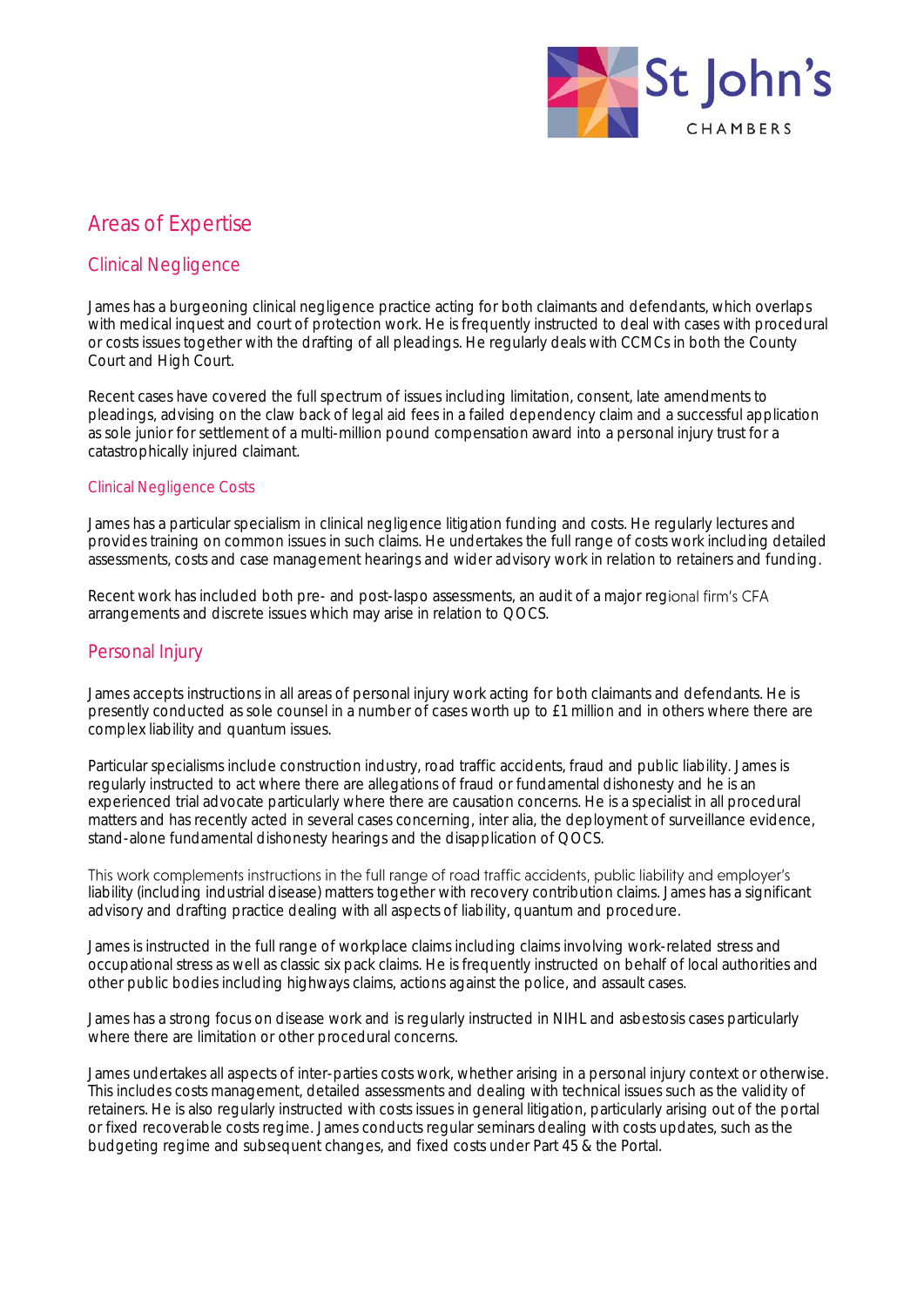

#### Personal Injury Costs

James has a substantial personal injury costs practice complementing his core personal injury work. He undertakes the full range of costs work for paying and receiving parties. James is regularly retained by a major insurer to act in relation to the application of the low value costs regimes (in particular Portal and FRC matters).

Recent work has included detailed assessments in pre-LASPO multi-million settlement cases, frequent cost and case management work and advising on the validity of retainers.

#### Personal Injury Fraud

James accepts instructions in all areas of personal injury work acting for both claimants and defendants. He is presently conducted as sole counsel in a number of cases worth up to £1 million and in others where there are complex liability and quantum issues.

A significant proportion of personal injury work is where dishonesty or causation is in issue. James is principally instructed by insurers and local authorities and a typical month will involve a number of trials in such matters. He acts in all aspects of fraud related personal injury work including LVI claims, exaggerated injury claims and staged fraud.

He frequently acts in cases involving the disclosure of social media evidence and the use of surveillance evidence. James is comfortable dealing with all procedural issues (not only in relation to fundamental dishonesty but also where third party costs orders or wasted costs orders ought to be considered) and is very robust in court.

### Property Damage & Insurance

James has a busy practice acting in property damage claims, including in multi-party litigation and contribution proceedings. He is often instructed where there is an issue as to the extent of any tortious and/or contractual duty said to be owed to a party. He is presently instructed in a number of multi-track high value property damage disputes and he is frequently retained by local authorities to act in relation to flooding and nuisance claims.

### Town & Village Greens

James has always had an interest in village green work alongside his main areas of practice. He maintains a discrete practice acting for interested parties in all matters relating to village greens, parks and open spaces. The substantial core of his work is acting as an independent inspector for registration authorities in relation to applications for registration of land as a town or village green.

#### Recent and ongoing cases for village green and open space work:

- Instructed as Inspector on four-day non-statutory inquiry for Vale of Glamorgan Council in the matter of land at Sully Sports Field.
- Advisory work for a number of local authorities both as inspector and landowner.
- Instructed on behalf of individuals and parish councils to act in registration and development disputes.

## Related Cases

- PH v City of Wolverhampton Council
- Apfel v London Borough of Hackney
- Edwards v Bristol City Council
- $\blacktriangleright$  Issa v Bristol City Council
- **Trussler v Surrey County Council**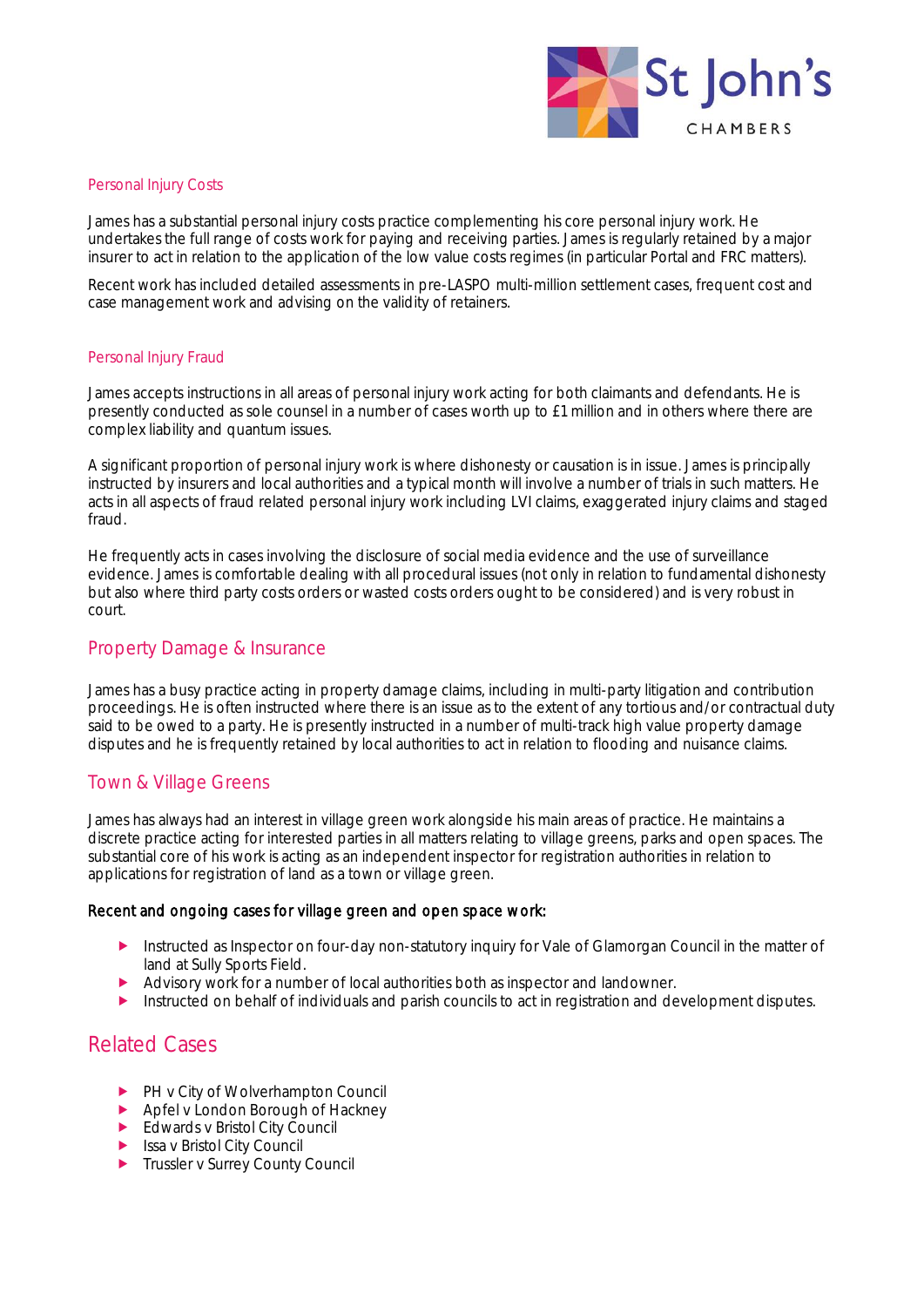

# Professional memberships

► LLB (Hons) Durham & BVC Nottingham

## Reccomendations

"James is incredibly clear and quietly fierce."

LEGAL 500 , 2022 CLINICAL NEGLIGENCE

"James provides reliable and clear advice, which takes into consideration the client's needs. He has an eye for detail often overlooked by other members of the bar. What may seem innocuous to others can be crucial to a case and he has the knack of applying perfect weight to the issues which allows him to rescue even the most dire cases."

LEGAL 500 , 2021 COSTS

"James is an excellent advocate. He is analytical, pays great attention to detail and provides stellar advice. He is ultra client focused."

LEGAL 500 , 2021 PERSONAL INJURY

"Focused and unflappable, offering high quality advocacy and pragmatic advice."

LEGAL 500 , 2021 CLINICAL NEGLIGENCE

"A very tenacious advocate with a strong work ethic."

LEGAL 500 , 2020 PERSONAL INJURY

"His costs and CPR technical knowledge are outstanding."

LEGAL 500 , 2020 COSTS

"James has a fantastic manner with clients."

LEGAL 500 , 2019 PERSONAL INJURY

Contact James: [james.marwick@stjohnschambers.co.uk](mailto:james.marwick@stjohnschambers.co.uk)

Contact the clerks: T: 0117 923 4730